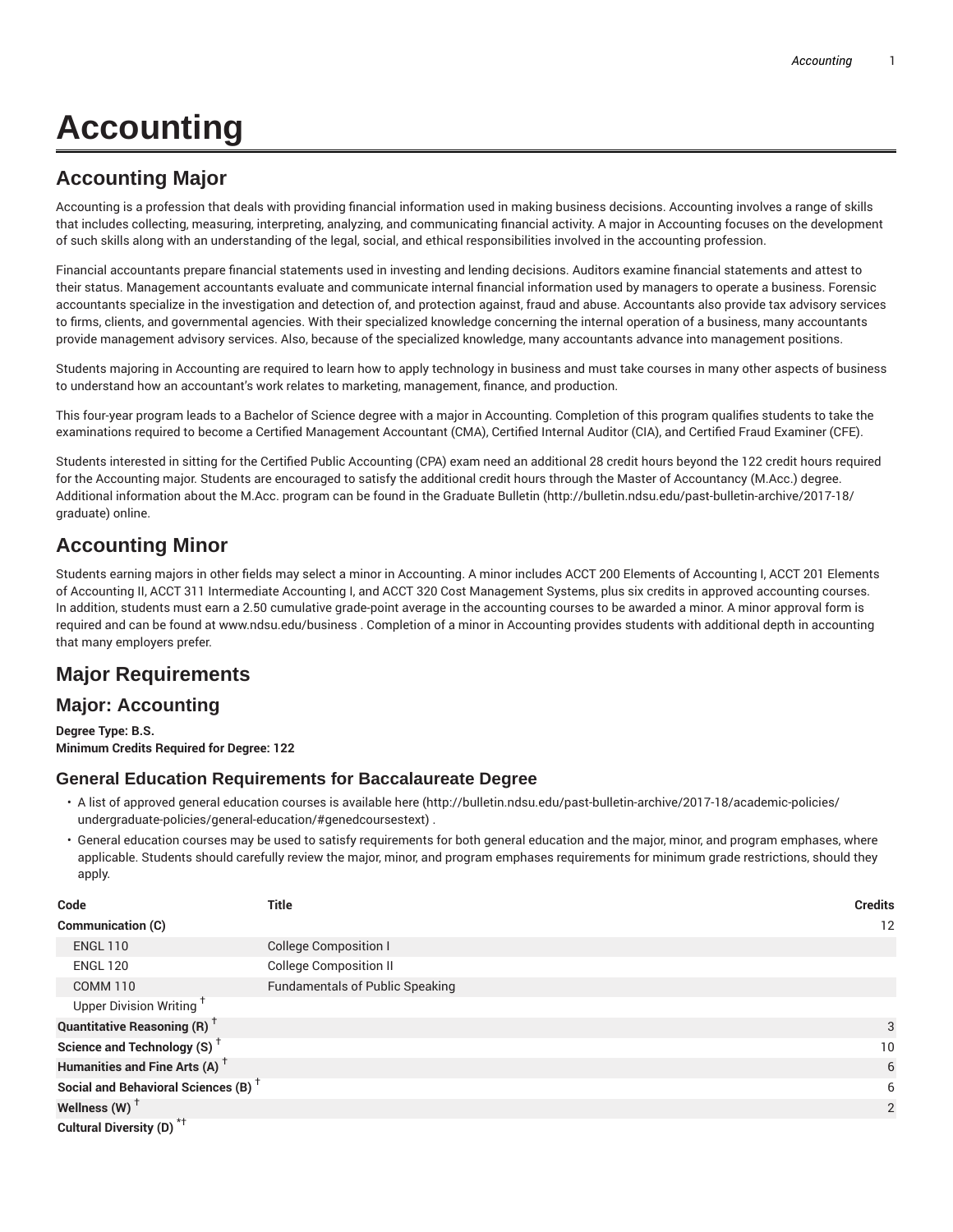| <b>Global Perspectives (G)<sup>*†</sup></b> |  |
|---------------------------------------------|--|
|---------------------------------------------|--|

Total Credits 39

- \* May be satisfied by completing courses in another General Education category.
- † May be satisfied with courses required in the major. Review major requirements to determine if a specific upper division writing course is required.

## **Major Requirements**

| Code                                                 | <b>Title</b>                                                                                                                                                                                                               | <b>Credits</b>            |
|------------------------------------------------------|----------------------------------------------------------------------------------------------------------------------------------------------------------------------------------------------------------------------------|---------------------------|
| <b>Pre-College of Business Requirements</b>          |                                                                                                                                                                                                                            |                           |
| ACCT 200                                             | Elements of Accounting I (Requires a grade of B or better)                                                                                                                                                                 | $\ensuremath{\mathsf{3}}$ |
| ACCT 201                                             | Elements of Accounting II (Requires a grade of B or better)                                                                                                                                                                | 3                         |
| <b>COMM 110</b>                                      | Fundamentals of Public Speaking (May satisfy general education category C)                                                                                                                                                 | 3                         |
| <b>ECON 201</b>                                      | Principles of Microeconomics (May satisfy general education category B and G) $\hat{ }$                                                                                                                                    | 3                         |
| <b>ECON 202</b>                                      | Principles of Macroeconomics (May satisfy general education category B and G)                                                                                                                                              | 3                         |
| <b>ENGL 110</b>                                      | College Composition I (May satisfy general education category C)                                                                                                                                                           | 4                         |
| <b>ENGL 120</b>                                      | College Composition II (May satisfy general education category C) <sup>*</sup>                                                                                                                                             | 3                         |
| <b>PHIL 216</b>                                      | Business Ethics (May satisfy general education category A)                                                                                                                                                                 | 3                         |
| <b>PSYC111</b>                                       | Introduction to Psychology (May satisfy general education category B)                                                                                                                                                      | 3                         |
| or SOC 110                                           | Introduction to Sociology                                                                                                                                                                                                  |                           |
| MIS 116                                              | Business Use of Computers (May satisfy general education category S)                                                                                                                                                       | 3                         |
| <b>STAT 330</b>                                      | Introductory Statistics (May satisfy general education category R)                                                                                                                                                         | 3                         |
| <b>STAT 331</b>                                      | Regression Analysis <sup>®</sup>                                                                                                                                                                                           | $\overline{2}$            |
| <b>MATH 144</b>                                      | <b>Mathematics for Business</b>                                                                                                                                                                                            | $\overline{4}$            |
| <b>Accounting Major Requirements</b>                 |                                                                                                                                                                                                                            |                           |
| <b>BUSN 301</b>                                      | Organizational Citizen                                                                                                                                                                                                     | $\mathbf 0$               |
| <b>ENGL 320</b>                                      | Business and Professional Writing (May satisfy general education category C)                                                                                                                                               | 3                         |
| <b>FIN 320</b>                                       | Principles of Finance                                                                                                                                                                                                      | 3                         |
| <b>MGMT 320</b>                                      | Foundations of Management <sup>1</sup>                                                                                                                                                                                     | 3                         |
| <b>MRKT 320</b>                                      | Foundations of Marketing                                                                                                                                                                                                   | $\sqrt{3}$                |
| <b>BUSN 430</b>                                      | Legal and Social Environment of Business <sup>1</sup>                                                                                                                                                                      | 3                         |
| <b>BUSN 489</b>                                      | Strategic Management (Capstone Course) <sup>1</sup>                                                                                                                                                                        | $\overline{4}$            |
| <b>MIS 320</b>                                       | Management Information Systems <sup>1</sup>                                                                                                                                                                                | 3                         |
| ACCT 311                                             | Intermediate Accounting I (requires a grade of C or better)                                                                                                                                                                | $\overline{4}$            |
| ACCT 312                                             | Intermediate Accounting II                                                                                                                                                                                                 | 4                         |
| ACCT 318                                             | <b>Taxation in Management Decisions</b>                                                                                                                                                                                    | 3                         |
| or ACCT 418                                          | Tax Accounting I                                                                                                                                                                                                           |                           |
| ACCT 320                                             | <b>Cost Management Systems</b>                                                                                                                                                                                             | 3                         |
| ACCT 420                                             | <b>Accounting Information Systems</b>                                                                                                                                                                                      | 3                         |
| ACCT 421                                             | Auditing I                                                                                                                                                                                                                 | 3                         |
| ACCT 300-400                                         | <b>Accounting Elective</b>                                                                                                                                                                                                 | 3                         |
| 300-400 Level Courses                                |                                                                                                                                                                                                                            | 9                         |
|                                                      | Any 300-400 level course in BUSN, FIN, MIS, MGMT, MRKT, or ECON 324; includes courses cross-listed with CoB courses; excludes LEAD<br>prefix courses and BUSN 318. Courses numbered 394/494 require departmental approval. |                           |
| <b>Accounting Practicum</b>                          |                                                                                                                                                                                                                            | 3                         |
| Students must complete one of the following options: |                                                                                                                                                                                                                            |                           |
| ACCT 397                                             | Fe/Coop Ed/Internship                                                                                                                                                                                                      |                           |
| ACCT 413                                             | Accounting Internship                                                                                                                                                                                                      |                           |

AGEC 371 Export Management UNIV 492 Study Abroad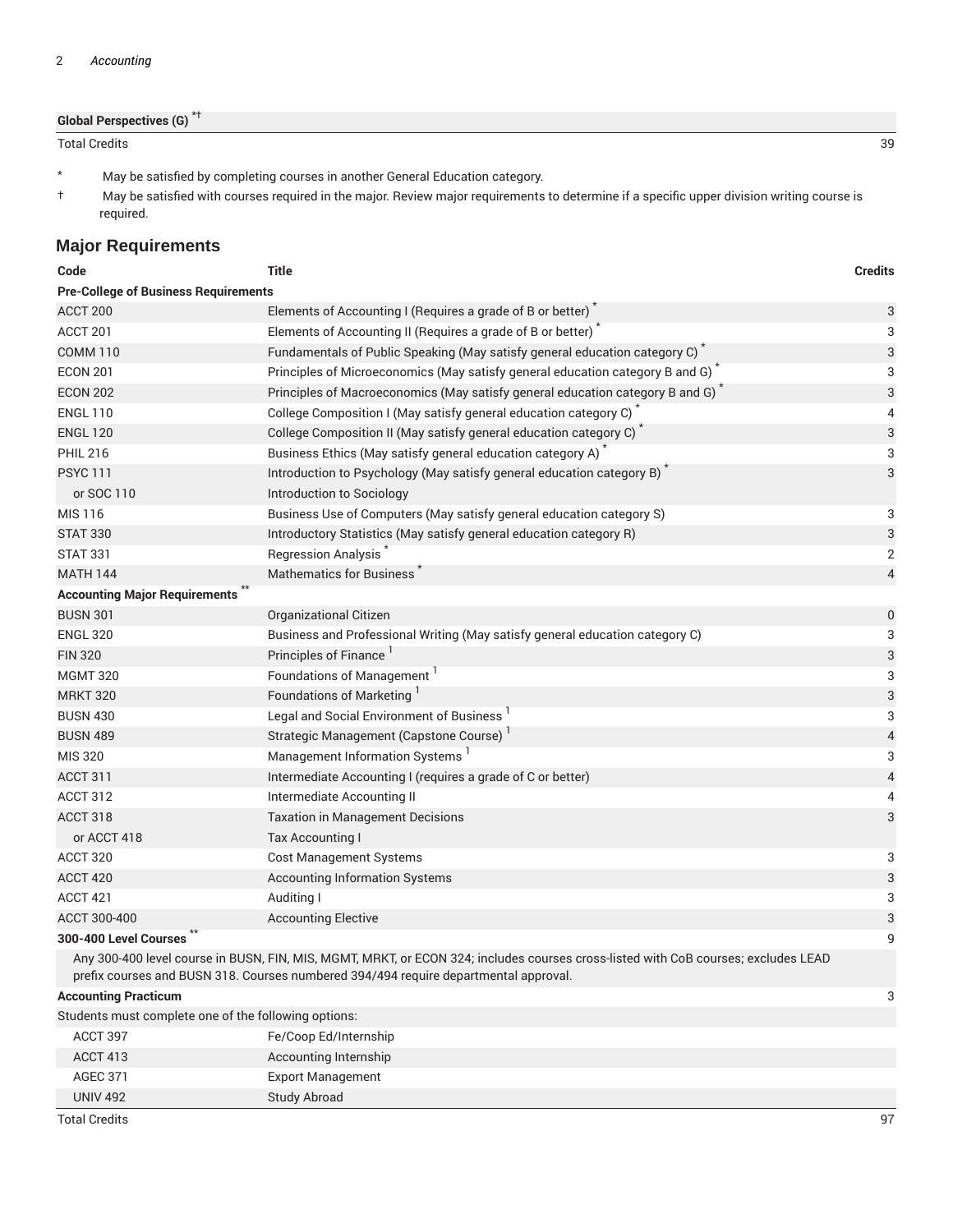- \* Pre-college and pre-accounting major courses. A grade of 'C' or better for pre-college and pre-accounting major courses is required for admission into the Accounting major. The only exception is ACCT 200 Elements of Accounting I and ACCT 201 Elements of Accounting II, which require grades of 'B' or better.
- Students must earn a grade of 'C' or better, and have a minimum 2.5 cumulative GPA, in ALL courses included in the professional program (i.e., all required courses, elective requirements, and additional 300-400 level CoB electives or breadth electives). The only exception is BUSN 301, which is a P/F course.
- 1 Denotes Common Body of Knowledge (CBK) course.

## **Degree Requirements and Notes**

- Students follow the published curricula for the accounting program of study from the semester/year of entrance in the College of Business to graduation provided enrollment at NDSU has not been discontinued for more than one year. Students who change their major are subject to meeting the curricular requirements in effect at the time the new major is declared.
- Business courses from programs that do not hold AACSB International accreditation cannot be used for major or minor requirements in the College of Business (CoB); such courses may be eligible for use as free electives.
- The CoB accepts a maximum of nine credits of non-NDSU 300-400 level business courses from AACSB programs with approval of the department.
- Admission into the Accounting Major: Students must earn a 'B' or better in ACCT 200 Elements of Accounting I and ACCT 201 Elements of Accounting II, a 'C' or better in the pre-college and pre-accounting major courses that are indicated with an asterisk (\*), achieve junior standing (60 credits), and earn a 2.50 institutional cumulative grade point average. Students must submit an online application to the CoB.
- Admission to the Accounting major is required to enroll in advanced 300- 400 level CoB courses.
- A grade of 'C' or better is required in transfer courses accepted for all 300-400 level accounting, business administration, finance, management, management information systems, and marketing courses.
- A 2.50 cumulative GPA is required to enroll in 300-400 level CoB courses.
- A letter grade must be earned in any course that fulfills a major requirement (with the exception of some practicum options and BUSN 301).
- Students must earn a 2.50 institutional GPA to graduate.
- Students must be accepted to the accounting major prior to the completion of the last 30 credits in 300 and 400 level CoB courses.
- Of the credits completed in residence at least 30 credits must be in 300-400 level CoB courses.
- A Business Administration minor is NOT offered with this major.
- For multiple majors within the CoB, at least 15 unique credits of 300-400 level CoB courses must exist between the majors.
- Prerequisite for Accounting Practicum: ACCT 311 with a grade of C or better.
- Students should refer to www.ndsu.edu/business for current and complete listing of the major requirements.

## **Minor Requirements**

### **Accounting Minor**

### **Minor Requirements**

#### **Required Credits: 19**

Students should refer to the College of Business (https://www.ndsu.edu/business) for information on declaring the minor.

| Code                  | Title                                                                                                       | <b>Credits</b> |
|-----------------------|-------------------------------------------------------------------------------------------------------------|----------------|
| Requirements          |                                                                                                             |                |
| ACCT 200              | Elements of Accounting I                                                                                    | 3              |
| ACCT 201              | Elements of Accounting II <sup>'</sup>                                                                      | 3              |
| ACCT 311              | Intermediate Accounting I                                                                                   | $\overline{4}$ |
| ACCT 320              | Cost Management Systems                                                                                     | 3              |
| 300-400 Level Courses |                                                                                                             | 6              |
|                       | Courses may be chosen from any 300-400 level accounting course with the exception of ACCT 397 and ACCT 413. |                |
| <b>Total Credits</b>  |                                                                                                             | 19             |

Requires a grade of 'B' or better in order to enroll in 300-400 level ACCT courses.

#### **Minor Requirements and Notes**

- To be accepted into the minor program, students must have a 2.50 institutional cumulative GPA and at least junior standing (60 credits).
- To complete a minor, students must earn at least a 2.50 GPA that is based on the courses used to satisfy the minor requirements. Courses may not be taken pass/fail. Students must also earn a grade of 'C' or better in all courses required for the minor; the only exception is ACCT 200 and ACCT 201, which require grades of 'B' or better.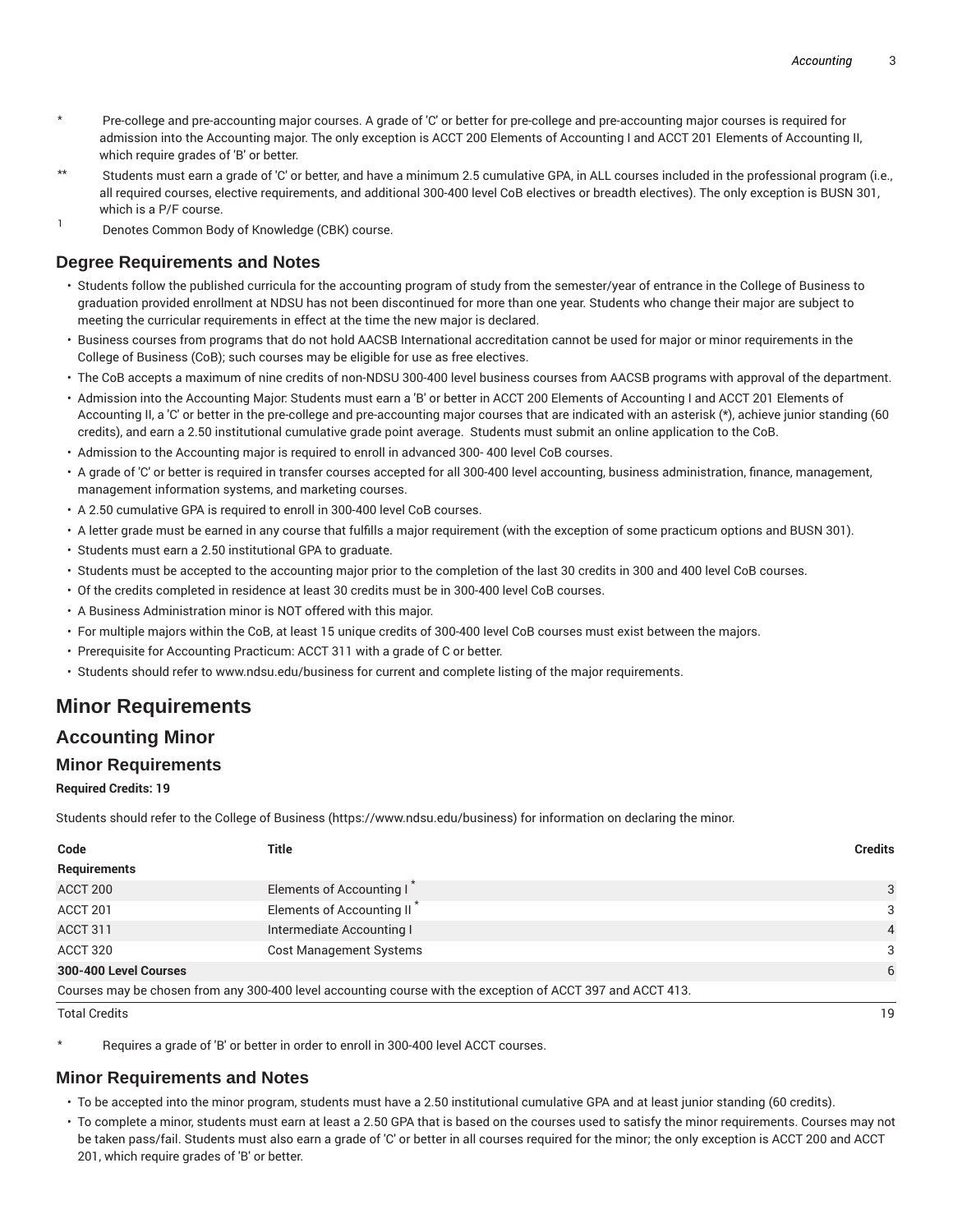#### 4 *Accounting*

- If the cumulative GPA falls below the 2.50 after acceptance into the program, the student will not be allowed to register for the College of Business courses until the cumulative GPA returns to 2.50 or above.
- Students are subject to the minor requirements in effect during the year in which the minor was approved.
- Minors must satisfy all course prerequisites.
- Approval for a minor does not guarantee enrollment in specific courses.

## **Plan of Study**

| Freshman                                     |                       |                                                                                 |                         |                |
|----------------------------------------------|-----------------------|---------------------------------------------------------------------------------|-------------------------|----------------|
| Fall                                         | <b>Credits Spring</b> |                                                                                 | <b>Credits</b>          |                |
| <b>ENGL 110</b>                              |                       | 4 COMM 110                                                                      | 3                       |                |
| PSYC 111 or SOC 110                          |                       | 3 ENGL 120                                                                      | 3                       |                |
| <b>Humanities/Fine Arts</b><br>Elective      |                       | 3 MATH 144 (Requires Math<br>103, Math 107, or placement<br>as a pre-requisite) | 4                       |                |
| Wellness                                     |                       | 2 Science/Technology Elective<br>(w/lab)                                        | $\overline{4}$          |                |
| Non-Major Elective                           |                       | 3 Non-Major Elective                                                            | 3                       |                |
|                                              | 15                    |                                                                                 | 17                      |                |
| Sophomore                                    |                       |                                                                                 |                         |                |
| Fall                                         | <b>Credits Spring</b> |                                                                                 | <b>Credits</b>          |                |
| ACCT 200                                     |                       | 3 ACCT 201                                                                      | 3                       |                |
| <b>ECON 201</b>                              |                       | 3 ECON 202                                                                      | 3                       |                |
| MIS 116                                      |                       | 3 PHIL 216                                                                      | 3                       |                |
| <b>STAT 330</b>                              |                       | 3 STAT 331                                                                      | $\overline{2}$          |                |
| Cultural Diverstiy or Non-<br>Major Elective |                       | 3 Cultural Diversity or Non-<br>Major Elective                                  | 3                       |                |
|                                              |                       | Science/Technology Elective                                                     | $2 - 3$                 |                |
|                                              | 15                    |                                                                                 | $16-17$                 |                |
| Junior                                       |                       |                                                                                 |                         |                |
| Fall                                         | <b>Credits Spring</b> |                                                                                 | <b>Credits Summer</b>   | <b>Credits</b> |
| ACCT 311                                     |                       | 4 ACCT 312                                                                      | 4 ACCT 397 <sup>2</sup> | 3              |
| ACCT 320                                     |                       | 3 ACCT 420                                                                      | $\sqrt{3}$              |                |
| <b>ENGL 320</b>                              |                       | 3 BUSN 430                                                                      | 3                       |                |
| <b>MRKT 320</b>                              |                       | 3 MGMT 320                                                                      | 3                       |                |
| MIS 320                                      | 3                     |                                                                                 |                         |                |
|                                              | 16                    |                                                                                 | 13                      | 3              |
| <b>Senior</b>                                |                       |                                                                                 |                         |                |
| Fall                                         | <b>Credits Spring</b> |                                                                                 | <b>Credits</b>          |                |
| ACCT 318 or 418                              |                       | 3 BUSN 489                                                                      | 4                       |                |
| <b>ACCT 421</b>                              |                       | 3 300-400 Level Business<br>Electives (2)                                       | 6                       |                |
| <b>FIN 320</b>                               |                       | 3 300-400 Level Accounting<br>Elective                                          | 3                       |                |
| 300-400 Level Business<br>Elective           | 3                     |                                                                                 |                         |                |